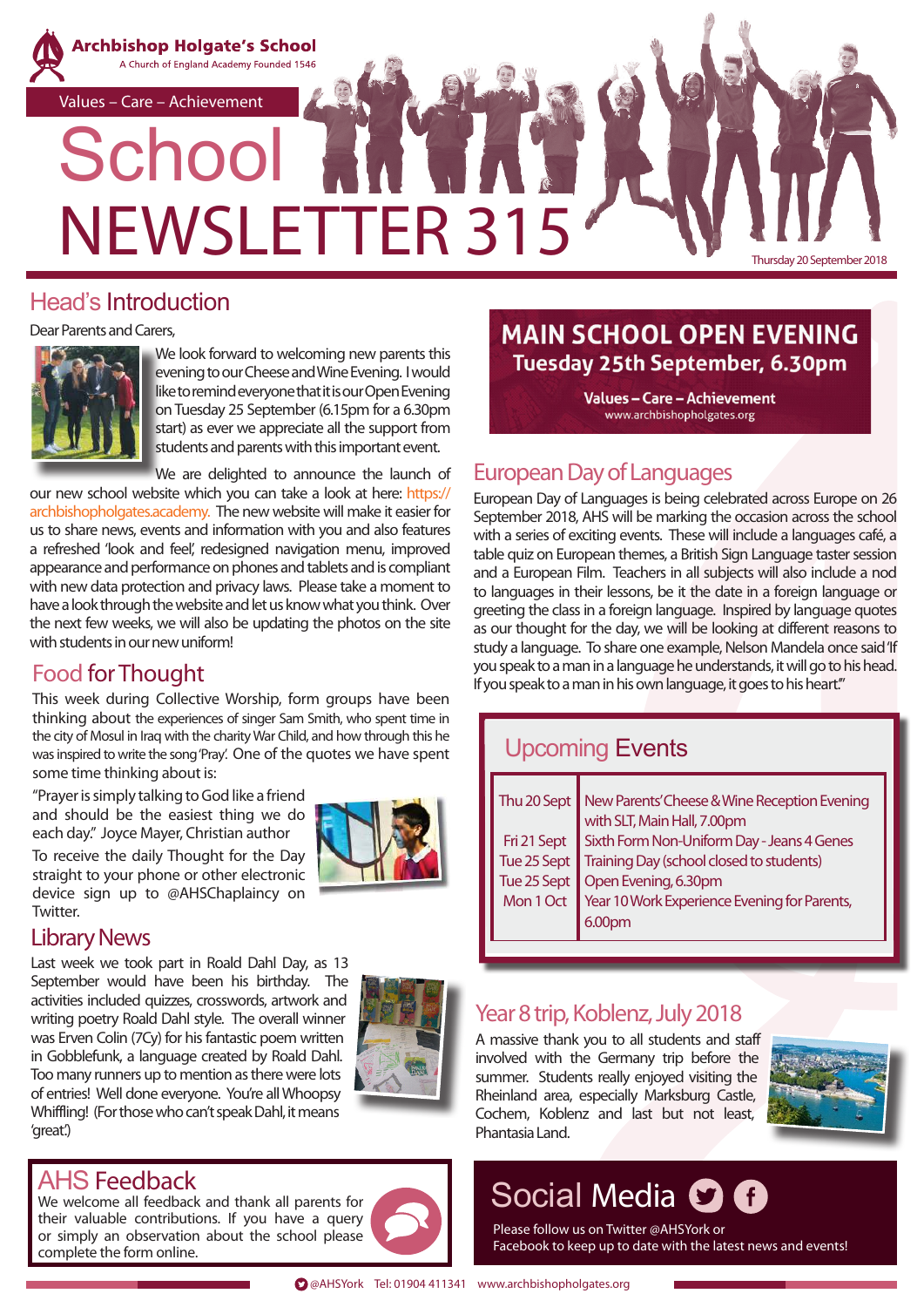

#### Message from Head of Year 8

It is my pleasure to welcome Year 8 back for another year at Archbishop Holgate's School. I feel privileged to be their new Head of Year, and myself and Mrs Chappell, as our Pastoral Support Worker, are very much looking forward to getting to know the year group over the next four years.



On returning back from the summer holidays, students in Year 8 are experiencing a wide and varied curriculum across all of their different subjects. In English, students are reading Private Peaceful by Michael Morpurgo. Following this, they will study a range of texts linked to the theme of 'conflict' and will then produce a story based on a line from a poem. In Maths, Year 8 are building on the 'Mastery' system they began last year, developing skills in manipulating decimals and fractions. Science lessons in the new year are covering a range of topics including pressure, atoms and environmental science. In History lessons, students are considering the origins and impact of the American Revolution, whereas in RE students are looking into Creation and the origins of the universe using the 'Big Freeze'; a new illustrated resource to enhance students' understanding of the Bible. MFL lessons are focussing around describing towns and the houses we live in, and there are a great many things going on in Technology lessons, ranging from an introduction to programming using 'Scratch', to making a pencil case from recycled materials in Textiles. Variety can also be found in the PE curriculum, with students taking part in activities ranging from Hockey to Swimming, Dance, Netball, Football and Badminton.

As part of the PSHCE Curriculum designed my Miss Holmes, we are also very pleased to welcome back PCSO Laura Harper who will be coming into Year 8 PSHCE lessons this term to discuss online safety and the law surrounding sexting and the use of social media. We are lucky to have her services in the community and in lessons, she is more than happy to answer questions about her role so look out for her around school.

Something that has been particularly pleasing to see at the beginning of a new year is how Year 8 students across different forms have done an excellent job of being 'Buddies' for different Year 7 forms and helping them to find their way around the school. The Year 8 buddies must have a clear memory of how daunting beginning at a new Secondary School is, and have shown great compassion in the job they have done helping the Year 7s get from lesson to lesson. It has been excellent to see the sense of community, and Mrs Edmondson and Mrs Stead are very pleased with the efforts these 'Buddies' have put in over the past 2 weeks.

As the new Head of Year 8, it has been excellent to see how students continue to live the school's values of Justice, Compassion, Forgiveness and Trust into being every single day. Two students in particular have been recognised for this in the first assembly of the year, and they are Grace Wilson in 8Pl and Kyle Taylor in 8RNe. Grace has been excellent in form time with Dr Paul and excellent in helping Year 7s settle into their new school as a 'Buddy'. Kyle has shown great compassion to help another student find their lost bag, and Mrs Paver has been very pleased with the start he has made. 8ALa have also won this first week's attendance trophy for 100% attendance. This is a great start from 8ALa, and I look forward to rewarding different forms throughout the year for their excellent attendance.



However, as Open Evening is fast approaching on Tuesday 25 September, further opportunities are being presented to Year 8 to contribute to the wider school community. Many Year 8s have already expressed an interest in being part of the evening, and I would encourage as many as possible to find out how they can help departments show off the wonderful things going on around school and make this evening as successful as possible.

Finally, a key focus for the school this year will be the completing of homework. Staff are working hard to ensure all measures have been taken to make homework meaningful and accessible. Noncompletion of homework will result in an after school detention the following day, and I very much hope that Year 8 will set the standard for making sure homework is completed consistently and to the best of their ability. Homework club will also be running for Year 8 in BS1 (in the English block) for anyone that is struggling to complete homework and needs extra support.

If you have any issues regarding your child in Year 8, whether it be related to homework completion or any other issues, please do get in contact with the school and ask for either Mr Arthur or Mrs Chappell and we'd be happy to help.

It's been an excellent start for Year 8 this year – long may this continue! Mr Arthur and Mrs Chappell

### English writing competition

HOW TO ENTER: Students need to produce a piece of work (whether that is writing, artistic or any other form) about an inspirational person in history who has stood up and done the right thing for a particular group of people, someone who



is an inspirational role model, from past or present. Or alternatively, students can produce a historical piece of work on Anne Frank herself.

Closing date for entries: Wednesday 5 December

All entries to Miss Woolerton in EN7 or the English office in the Harris Block.

#### Mindful Exercise



People who exercise believe they have more energy and sleep better. Exercise can help to alleviate some symptoms of anxiety, depression and stress. Exercise promotes neural growth, and new activity patterns that promote feelings of calm and wellbeing.

Burning off additional energy prevents it becoming negative energy and stress. People also find it works as an excellent distraction.

#### New product being introduced @ AHS

Water will now be available in carton form, this is part of the Catering Manager's commitment to reduce the amount of plastics that we use, we have already moved most of our drinks to carton form, with a goal to eventually only sell drinks in cartons.

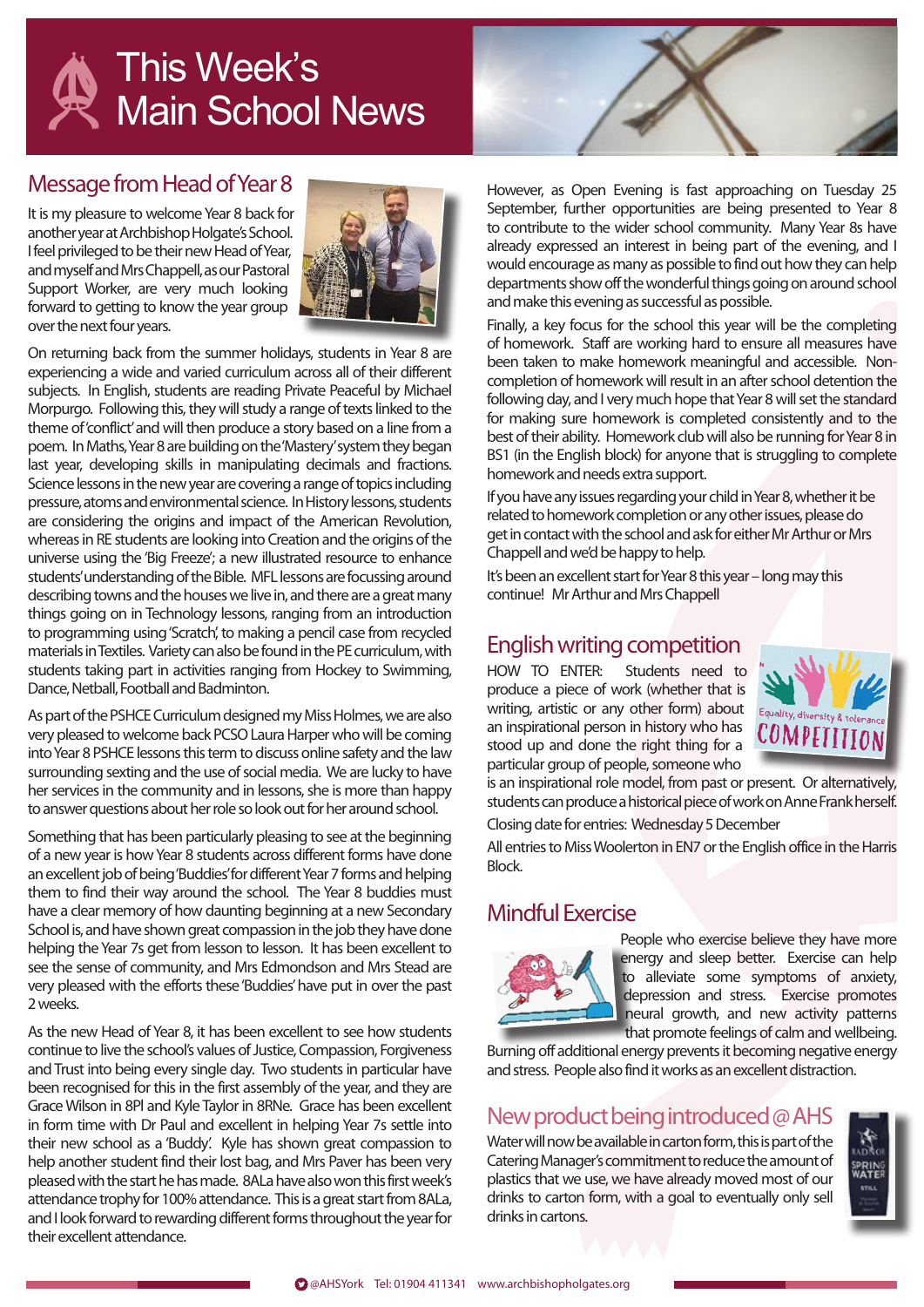

#### New Parents' Cheese and Wine Reception Evening

Just a reminder that tonight is the Year 12 Parents' Reception between 7.00-8.15pm, in the Main School Hall. Members of the Senior Leadership will be there to address any questions. Subject teachers will not be present on this occasion, but if you wish to hear from a specific subject teacher please contact Mrs Walton via: swalton@archbishopholgates. org.

#### Sixth Form students medical appointments a polite reminder

Medical and dental appointments should be made out of school hours. In the event a student needs to have an appointment during school hours, please contact Mrs Walton prior to the appointment. This must be from a parent or carer. Every effort must be made to avoid time spent out of lessons as this impacts negatively on student progress. Thank you for your support with this.

#### Sixth Form Discretionary Fund

Archbishop Holgate's Sixth Form students can apply for Discretionary Funding. This fund is accessible to students whose households annual income is £35,000 or below and can be used to pay for a range of educational costs, e.g. transport to universities, books, contributions to course trips, etc. An application pack is available from Mrs Walton in the Sixth Form or email swalton@archbishopholgates.org.

#### Year 12 Volunteering

Year 12 have made a great start with their volunteering which they complete for an hour a week in a session they chose from 193 available options! We have already had great feedback from staff running the sessions about their energy, enthusiasm and impact in lunchtime clubs, 1 to 1 support in Form Times for younger students, as Homework Club mentors, in-class KS3 and KS4 support, and paired readers.

#### Key Dates

- Tue 25 Sept Staff Training Day (school closed)
- Tue 2 Oct Year 11 IAG Day (no school for Sixth Formers)
- Wed 8 Nov Sixth Form Opening Evening (Year 11 students)

#### Fulford Partnership Key Dates

- Fri 5 Oct Staff Training Day (school closed)
- Thu 18 Oct Alternative Curriculum Day (no lessons)
- Mon 3 Dec Year 13 Parents' Evening
- Tue 11 Dec Year 12 Parents' Evening
- Fri 14 Dec Taster Day (no lessons)

#### Maths and English GCSE resits

Please note these are straight after the October half-term break.

- Mon 5 Nov English Lang Paper 1
- Wed 7 Nov English Lang Paper 2
- Tue 6 Nov Maths Paper 1
- Thu 8 Nov Maths Paper 2
- Mon 12 Nov Maths Paper 3

PLEASE SHARE: If you would like to share students' achievements in the community with us, then please email jsissons@ archbishopholgates.org. It's always nice to celebrate what students are accomplishing outside of school



#### Rewards and Recognition

The Gold Award - At Archbishop Holgate's, we truly value hard work and effort. Each week, Heads of Year select two members of their year group to appear on the "Wall of Excellence" reflecting exceptional work and effort where students have done something extra special in lessons or in the wider life of the school. Winners of the Gold Award will receive a weekly prize. The following students have been awarded the Gold Award.

Lottie Hardy, 7Hv - For her resilience after being really ill and having a very positive attitude towards school and her attendance. Well done! Mrs Edmondson

Ender Ali, 7CBr - For his compassionate attitude and support for new members of our community. Thank you and well done! Mrs Edmondson

Molly-May Stephenson, 8RNe - For showing great resilience and having a fabulous start to the year. Mr Arthur

Aisha Kelly, 8By - For helping a student with English as an additional language to settle into her new school. Mr Arthur

Tommy Naismith, 9Ob - For producing some beautiful homework which demonstrated real empathy. Well done Tommy. Mrs Avey

Sophie Vella, 9Cr - For a fantastic first impression in English : excellent listening skills and work ethic. Great start Sophie. Mrs Avey

Maisy Fisher, 10Ry - For her excellent start to Art homewok in Year 10. Well done. Mr Nicholson and Mr Wiles

Sydnii Rae Layton, 10Mc - Well done on a more positive attitude to form time and Year 10. Keep it up. Mrs McHugh

Sirjan Rana, 11Pi - For an excellent effort and achievement in preparing his Art portfolio. Mrs Atthews and Miss Turvey

Maia Leites, 11Gs - For superb artwork and a positive work ethic in completing her portfolio. Mrs Atthews and Miss Turvey

Holly Macfarlane, 12HGa - For helping younger students in main school when in difficulty. Well done! Mrs Hopkinson-Kearney

Tyler Bell, 12Aw - For an enthusiastic approach to his studies. Mrs Hopkinson-Kearney

Romani Small, 13Yg - For demonstrating our school values and exemplary role modelling by supporting new members of our community to feel welcomed and valued. Miss De Lashley

Beth White, 13Yg - For demonstrating our school values and exemplary role modelling by supporting new members of our community to feel welcomed and valued. Miss De Lashley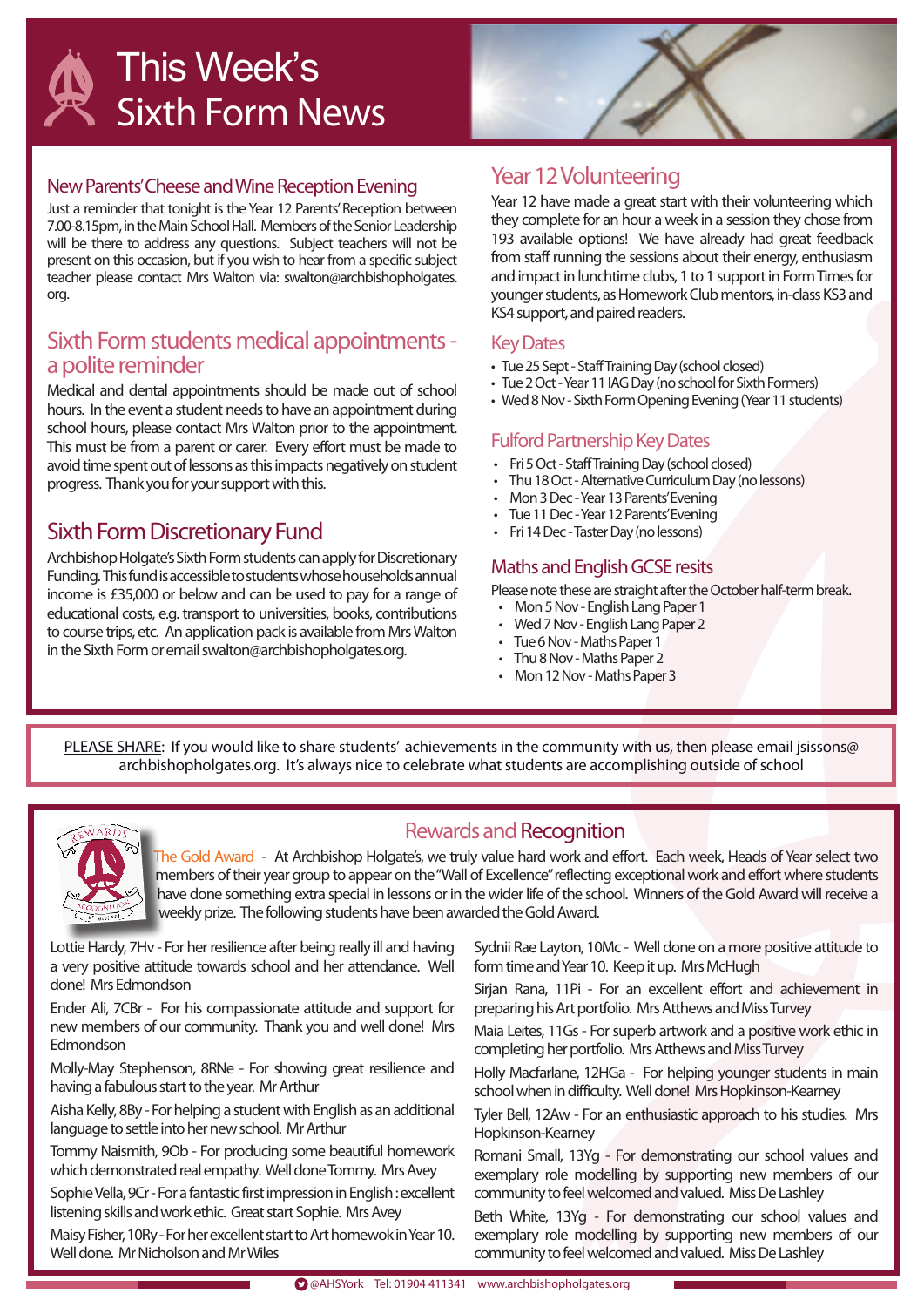# MFL Stars of the Week

Students were nominated by Language staff to receive an Effort merit, a postcard home and appear on the 'Stars Wall' for all their hard work:

> KS3 French - Theo Barnard, 8LBr KS3 German - Matthew Dalgliesh, 7RGi KS4 French - Hannah Dalgliesh, 11Ha KS4 German - Jocelin Leites, 9Lp KS4 Spanish - Amelie MacKender, 11Gs

# Sports Corner

#### Rugby

AHS was recently confirmed as an official England Rugby League Talent Pathway

School. The PE department has developed close links with the RFL as well as the England Rugby Union



over the last three years. As a result, we have received a huge amount of support in the form of trips, resources, equipment and first rate coaching in our lessons and extra-curricular activities. The PE team will continue to work closely with both organisations going forward.

#### **Netball**

The Y11's were on winning form last week playing their first netball match of their season winning 21-18 against Jo Ro. Fantastic result ladies. Star player was Gabby Sanderson.



A fantastic draw for our Y11 netball team this week against Manor. Star player of the game was Faith Battersby for showing compassion for the other team and playing in one of their positions. It was a very close game with AHS bringing back the goal deficit to draw 20-20. Well done ladies.



Winning form for our Y9's first netball game of the season winning 30 points to 1 against Manor this week. All students showed enthusiasm, determination and excellent team work. Star player of the game going to Lilli Jordan. Well done ladies.



#### Football

Congratulations to Poppy Clancey (Y13) on signing for Leeds United Ladies. Poppy has had a tough year with injury, but she hasn't let it get her down. Well done Poppy!



The Year 8's, 9's and 11's were all in action this week against Bootham (Y8) and Fulford (Y9 & 11). The Year 8's won a comfortable 7-1 with player of the match going to Ben Hawksworth.



Year 9 won 5-2 with Charlie Petch, Lewis Carruthers and Yonese Lazrak all putting in great performances.





Unfortunately Y11 were unable to get a result against a very strong Fulford side, however Adam Hunter played superbly well in goal earning himself player of the match. Well done to all that played this week.

word of the wee



Analysis: A detailed examination of something in order to understand it better. "This question needs me to give a detailed analysis of the problem."

#### OF THE WEEK Tweet

@pathfindertsa: Great first day with our new cohort of secondary Schools Direct trainees.